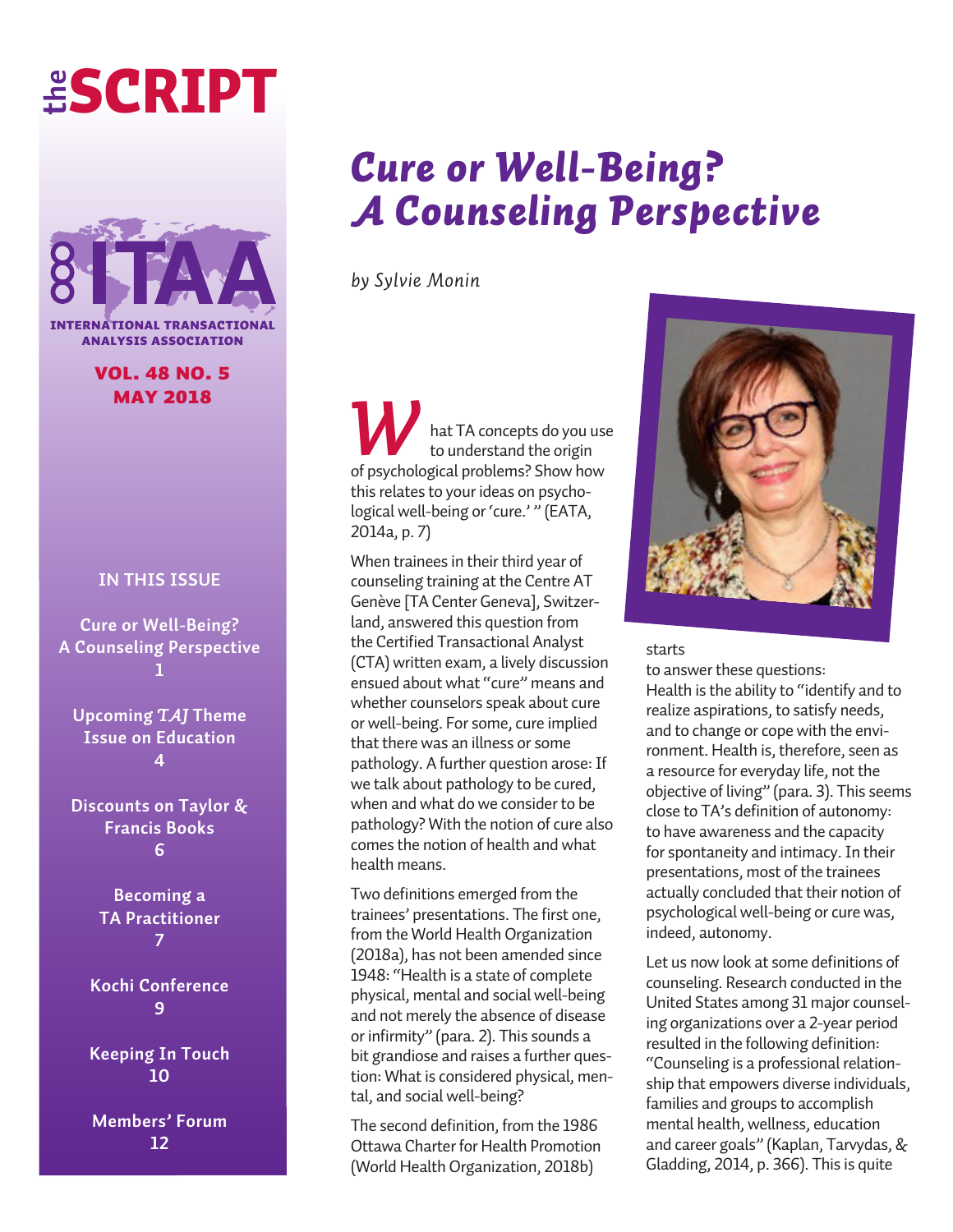similar to the TA definition of counseling as

a professional activity within a contractual relationship. The counselling process enables clients or client systems to develop awareness, options and skills for problem management and personal development in daily life through the enhancement of their strengths, resources and functioning. Its aim is to increase autonomy in relation to their social, professional and cultural environment. (EATA, 2014b, p. 2)

It is interesting to note that this definition uses almost the same words as the Ottawa definition of health.

As for the first part of the question raised at the beginning of this article —"What TA concepts do you use to understand the origin of psychological problems?"—it was interesting to learn that most counseling trainees thought that all TA concepts could be developed and analyzed

**Newsletter of the International Transactional Analysis Association** ITAA, 5932 Corte Cerritos, Pleasanton, CA 94566-5880, USA **fax:** 925-600-8112 **email:** [info@itaaworld.org](mailto:%20info%40itaaworld.org?subject=) **website:** [www.itaaworld.org](http://www.itaaworld.org) **Coeditors:** Laurie Hawkes and Steff Oates **Managing Editor:** Robin Fryer **Desktop Publishing:** lockwood design **Send all copy to:** robinfryer@aol.com **ESCRIPT**<br>
Newsletter of the International Transaction-<br>
analysis Association<br>
TFAA, 5932 Corte Cerritos, Pleasanton, CA<br>
94566-5880, USA<br>
fax: 925-600-8112<br>
email: info@itaaworld.org<br>
website: www.itaaworld.org<br>
website:

**Deadlines**—15th of the month prior to the month of publication (e.g., 15 May for the June issue)

**Advertising:** Twelfth page: \$50; sixth page: \$100; third page: \$200; half page: \$300; full page: \$400.

Publication of articles and advertising in *The Script* does not imply endorsement by the newsletter, the editors, or the ITAA.

*The Script* (ISSN 0164-7393) is published monthly by the International Transactional Analysis Association. For information on membership, visit [www.itaaworld.org](http://www.itaaworld.org) or contact the ITAA at the above address. © 2018 Interna-<br>tional Transactional Analysis Association, Inc.

to understand such problems but that most concepts led to the idea of script.

Looking at the evolution of TA theory, I find the concept of script to be particularly inspiring. At the 2010 TA EATA conference in Prague, during a roundtable with some of the authors from the book *Life Scripts: A Transactional Analysis of Unconscious Relational Patterns* (Erskine, 2010), I was fascinated to hear Fanita English tell Richard Erskine, with humor, something like, "We've had this conversation on script many times and while you are talking about healing from the script, I do not want you to touch my script. I am proud of it!" That was the first time in my TA training that I had heard script talked about as a resource rather than a pathology that one needs to be cured of.

When Steiner (1966) developed the script matrix, he drew it in a way that gave the impression that the child is only the recipient of parental messages rather than an active member of the triad. Cornell (1988) later introduced the notion of reciprocal influence whereby the child is active in the triad and has an impact on the environment.

Summers and Tudor (2000) went a step further in their coconstructive vision, introducing other important parental figures and then later many more actors from multiple horizons, cultures, and genders.

In these perspectives, the accent is more on the evolving aspect of script. As English (2010) wrote, "Script development is a normal process that occurs for all of us" (p. 224) as a way to give meaning and structure to the chaos rather than viewing it as pathological. It allows us to blossom rather than inhibiting our development.

The script, as I understand it, is a never-ending process of evolution and, as Tosi wrote (2010), "an ongoing narrative construction" (p. 29). As I am writing this now, my script is evolving, my frame of reference is opening. Considering script as an ongoing process in constant evolution and a resource rather than a pathology one needs to be cured of is particularly significant for counselors who are focusing on work in the here and now.

Fassbind-Kech (2013) reminded us that one of the core competencies of counselors is to work with the resources of the client and the environment. She presented the resources on an axis of time, from birth to death, from past, present, and future. On this axis, the resources of the script are proposed as a resource from the past. However, thinking of script as an ongoing process of change and evolution, I propose that it is a constant resource in our life: past, present, and future.

I see counseling as a means for stimulating an active Adult. Working in the here and now, through and with the Adult ego state, the counselor's task is to hold that tension between the past and the future, working at that fine line between fear and hope, the old and the new, the known and the unknown (Monin, 2016). As Cornell and Bonds-White wrote (2008), "The therapist's curiosity about the meaning the client has made of his or her lived experience can awaken the client's curiosity and lead to an examination of and reflection on underlying basic assumptions" (p. 75). Awakening the client's curiosity will help the person strengthen his or her Adult ego state and gain greater capacity for observation of self, others, and the situation, thereby shedding new light on his or her own experience and developing a differ-

**2**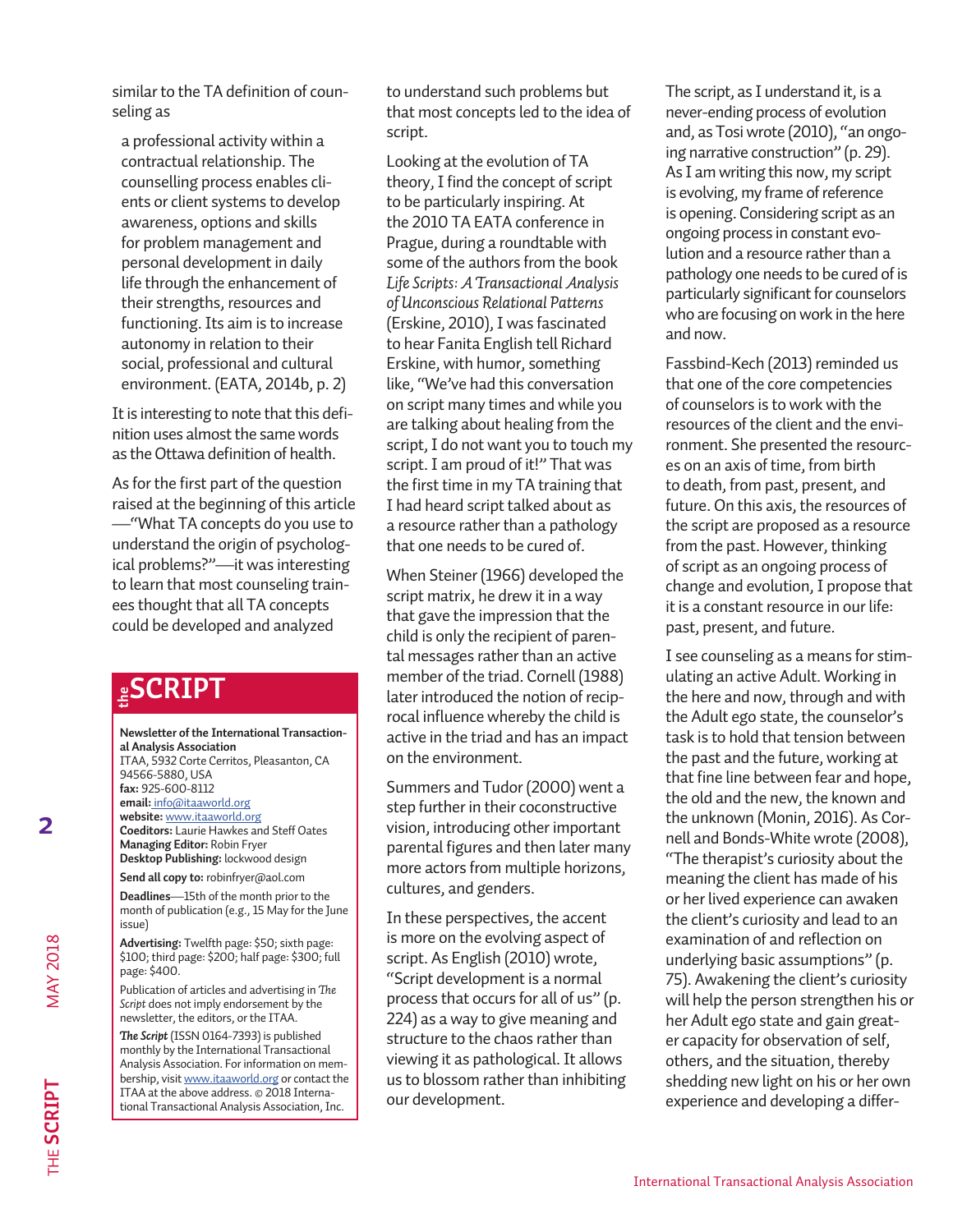ent perspective from that of the Child. As Grégoire (2007) wrote, the Adult system is sensitive to the way reality works, independently at the same time of our own experience or subjective desires and of others' reactions and judgments (p. 123). It is the entry door to both reflection that allows for change and to a lucid conscience, one of the aspects of autonomy (p. 127). Working with and through the Adult ego state will have an impact on both the Parent and Child (Maystadt, 2007, p. 56) by stimulating a greater fluidity of energy and interaction between the three systems. I view the Adult like a conductor who skillfully and artfully orchestrates the symphony of all the internal voices and feelings, both in their dissonances and in their harmonies.

One of the specific qualities of the counseling field is the infinite variety of jobs counselors do and environments in which they work. To name just a few:

- **A primary counselor accompa**nies a client after the brutal and tragic murder of both of her parents.
- $\blacksquare$  A deacon in a palliative care unit accompanies a patient who has just a few more weeks to live.

*Sylvie Monin, PTSTA (counseling), has a Swiss Federal Diploma of Counsellor in the psychosocial field. She maintains a private practice in Geneva working with both individuals and groups. She is a partner and a member of the teaching and supervising team of the TA-Center Geneva, where she is in charge of the counseling curriculum. Sylvie is also one of the coeditors of the* Transactional Analysis Journal *and can be reached at* 

*[sylvie.monin@bluewin.ch](mailto:sylvie.monin%40bluewin.ch?subject=) .* 

**3**

**MAY 2018** 

THE **SCRIPT** MAY 2018 THE SCRIPT  $\blacksquare$  A human resource manager accompanies an employee who has difficulty integrating into a new team.

In such counseling situations, do we talk of cure or well-being? I would say neither.

My understanding of counseling is that it involves helping the client to find a new sense of self-agency, to build the capacity, with a more lucid Adult, to cope better with his or her life, and at times to learn to bear and live with the unbearable. Script, as meaning making and giving structure to the chaos, is, then, a resource. Counseling aims to help someone look at his or her script with profound respect, lucidity, curiosity, and tolerance, marveling at one's creativity and life's amazing process, even when it is profoundly troubling, distressful, challenging, infuriating, or painful. Its goal is to help the person develop the capacity for sound aggression and the fierceness to live a life closer to his or her aspiration.

In this sense, I view the work of counselors as promoting health rather than cure or well-being, considering health as "a resource for everyday life" as stated in the Ottawa Charter.

#### **References**

Cornell, W. F. (1988). Life script theory: A critical review from a developmental perspective. *Transactional Analysis Journal, 18*, 270-282.

Cornell, W. F., & Bonds-White, F. (2008). Therapeutic relatedness in transactional analysis: The truth of love or the love of truth. In W. F. Cornell, *Explorations in transactional analysis: The Meech Lake papers* (pp. 66–77). Pleasanton, CA: TA Press.

English, F. (2010). It takes a lifetime to play out a script. In R. G. Erskine (Ed.), *Life scripts: A transactional analysis of unconscious relational patterns* (pp. 217–238). London, England: Karnac Books.

Erskine, R. G. (Ed). (2010). *Life scripts: A transactional analysis of unconscious rela-* *tional patterns.* London, England: Karnac Books.

European Association for Transactional Analysis [EATA]. (2014a). The CTA written examination. In *EATA training and examinations handbook* (Section 8). Retrieved from www.eatanews.org/ wp-content/uploads/2014/10/Section-8-THE-CTA-WRITTEN-EXAMINA-TION.pdf

European Association for Transactional Analysis [EATA]. (2014b). The four fields. In *EATA training and examinations handbook* (Section 5). Retrieved from www.eatanews.org/wp-content/uploads/2014/10/ Section-5-THE-FOUR-FIELDS-OF-SPE-CIALISATION.pdf

Fassbind-Kech, L. (2013). Counseling as a treasure hunt. *Transactional Analysis Journal, 43*, 24–37.

Grégoire, J. (2007). *Les etats du moi: Trois systèmes interactifs* [The ego states: Three interactive systems]. Lyon, France: Les Editions d'Analyse Transactionnelle.

Kaplan, D., Tarvydas, M., & Gladding, S. T. (2014). 2020: A vision for the future of counseling: The new consensus definition of counseling. *Journal of Counseling & Development, 92*, 366–372.

Maystadt, M. (2007). La complémentarité de nos différences [The complementarity of our differences]. *Actualités en Analyse Transactionnelle, 121*, 56–57.

Monin, S. (2016). Long-term counselling in transactional analysis. In W. F. Cornell, A. de Graaf, T. Newton, & M. Thunnissen (Eds.), *Into TA: A comprehensive textbook on transactional analysis* (pp. 319-323). London, England: Karnac Books.

Summers, G., & Tudor, K. (2000). Cocreative transactional analysis. *Transactional Analysis Journal, 30*, 23-40.

Steiner, C. (1966). Script and counterscript. *Transactional Analysis Bulletin, 5*(18), 133–135.

Tosi, M. T. (2010). The lived and narrated script: An ongoing narrative construction. In R. G. Erskine (Ed.), *Life scripts: A transactional analysis of unconscious relational patterns* (pp. 29–54). London, England: Karnac Books.

World Health Organization [WHO]. (2018a). *Constitution of the WHO: Principles.* Retrieved from http://www.who.int/ about/mission/en/

World Health Organization [WHO]. (2018b). *The Ottawa charter for health promotion*. Retrieved from http://www. who.int/healthpromotion/conferences/ previous/ottawa/en/ *S*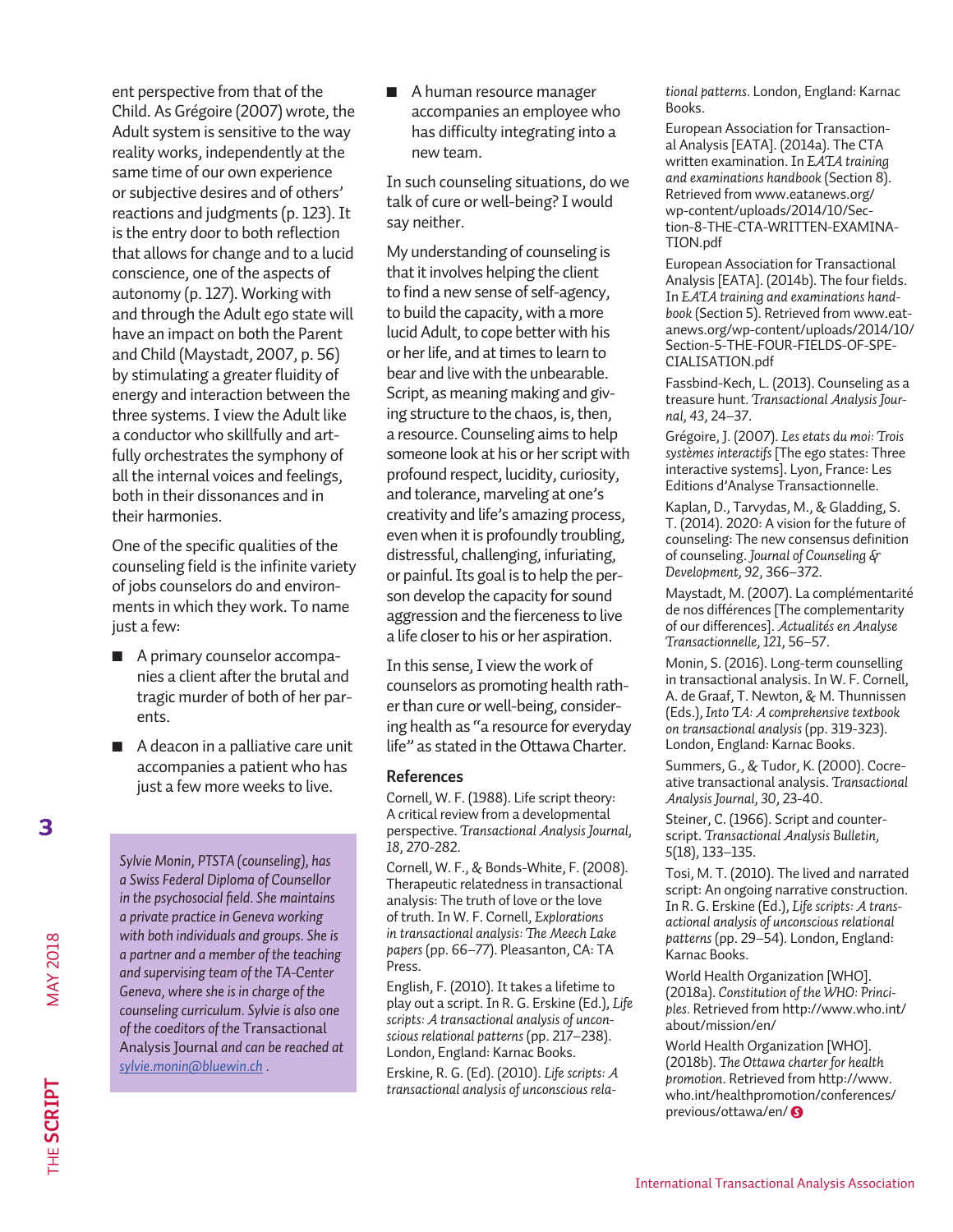# *Upcoming* TAJ *Theme Issue: New Perspectives in Educational Transactional Analysis*

*by Giles Barrow and Diana Deaconu*

e are delighted to announce that we are e are delighted to<br>
announce that we are<br>
coediting an upcoming special issue of the *Transactional Analysis Journal*  on "New Perspectives in Educational Transactional Analysis."

It has been 15 years since the last *TAJ* theme issue dedicated to the

*"The interest in what goes on in the educational arena has continued, and various authors have looked for ways to reflect on and communicate about their professional experience. At times, this has concerned educational work with parents, children, and young people."*

educational field, and so much has been happening! A number of publications have come out, including a revised edition of *TACTICS,* the popular trainer's handbook (Napper & Newton, 2015). The more recent *Educational TA: An International Guide to Theory and Practice* (Barrow & Newton, 2016) brought togeth-

er over 20 educators to share new ideas about educational TA. There have also been several well-attended educational symposia at regional and international conferences. The TA Proficiency Award for Children and Young

People (TAPACY), which was a fledgling initiative back in the early 2000s, has now been implemented in many countries and featured in the *TAJ* (see Hay & Widén, 2015).

The interest in what goes on in the educational arena has continued, and various authors have looked for ways to reflect on and communicate about their professional experience. At times, this has concerned educational work with parents, children, and young people, as explored by Papaux (2016):

How do we consider children in our society? What kind of messages are we giving them regarding their abilities? What kind of opportuni-



*Giles Barrow Diana Deaconu*

ties are we providing so that they might have an impact on their environment? And how might they become progressively our fellow citizens? (p. 109)

Or, in the case of Shotton (2016), there has been a concern with the theme of power in education:

My quest as an educator is to . . . explore life's possibilities, to question: . . . Who benefits from these teaching and learning structures? Who loses out? My attitude has occasionally been described as anarchic. . . . It means "without rulers.". . . I could interpret it as meaning "without (archaic) Parent." (p. 27)

**4**

THE **SCRIPT** MAY 2018

THE SCRIPT

**MAY 2018**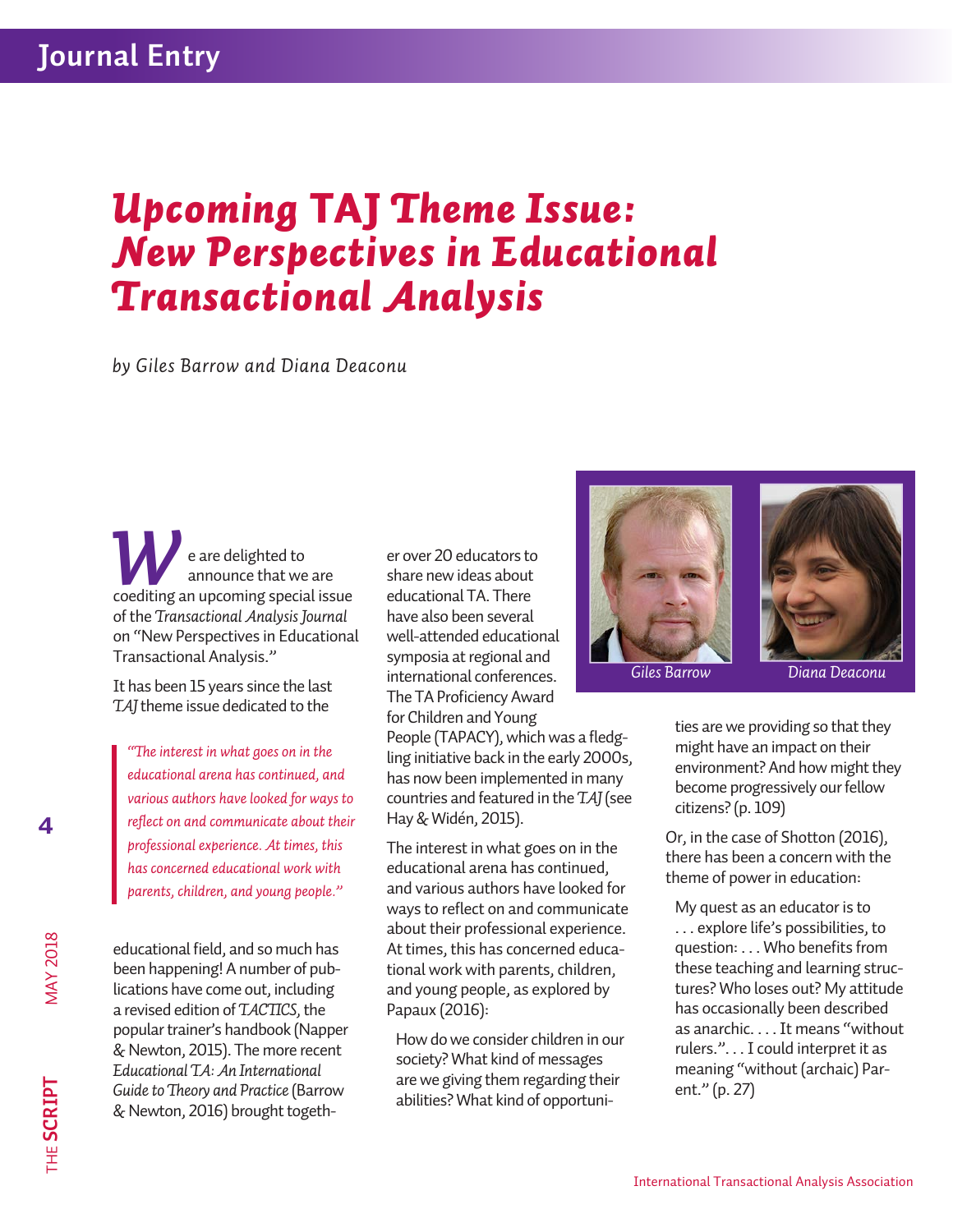Educator identity and educational purpose remained a central issue as explored by Napper (2016):

As a trainer I am changed through my meeting with the learner. . . . My own style verges on the provocative—learning is a disturbance to my frame of reference. . . . A profound disturbance is a naturally arising phenomenon which cannot be engineered or designed. (p. 201)

As coeditors, we are inviting contributions to this new theme issue of the *TAJ,* which will address contemporary interests, concerns, and innovation in educational transactional analysis. Possible themes for discussion, from contributors across all fields of application, might include:

- $\blacksquare$  educational philosophy and transactional analysis theory
- $\blacksquare$  educational transactional analysis curriculum, training, and examination
- n on being an educator
- $\blacksquare$  teaching, learning, and education

In the 2004 special issue, the editors considered that the field had arrived at the stage of identity and power (Emmerton & Newton, 2004). So, where are we now?

**The deadline for submissions is 1 February 2019**. Authors need to review the *TAJ* Submissions Guidelines [here](http://itaaworld.org/sites/default/files/itaa-pdfs/taj-guidelines/ITAA%20TAJ%20Submission%20Guidelines%20v.14.11.pdf) and should follow the instructions there carefully.

Submissions should be sent to *TAJ* Managing Editor Robin Fryer at [robinfryer@aol.com](mailto:robinfryer%40aol.com?subject=) .

If you have questions, we would be happy to address them. Please contact Giles Barrow [\(giles.barrow@](mailto:giles.barrow%40virgin.net?subject=) [virgin.net\)](mailto:giles.barrow%40virgin.net?subject=) and/or Diana Deaconu [\(dianardeaconu@gmail.com](mailto:dianardeaconu%40gmail.com?subject=))

#### **References**

Barrow, G., & Newton, T. (Eds.). (2016). *Educational transactional analysis: An international guide to theory and practice.* London, England: Routledge.

Emmerton, N., & Newton, T. (2004). The journey of educational transactional analysis from its beginnings to the present. *Transactional Analysis Journal, 34*, 283–291.

Hay, J., & Widén, U. (2015). The transactional analysis proficiency awards. *Transactional Analysis Journal, 45*, 204–216.

Napper, R. (2016). Learning to lead learning. In G. Barrow & T. Newton (Eds.), *Educational transactional analysis: An international guide to theory and practice (*pp. 189–202). London, England: Routledge.

Napper, R., & Newton, T. (2015). *TAC-TICS: Transactional analysis concepts for all trainers, teachers and tutors.* Ipswich, England: TA Resources. (Original work published 2000)

Papaux, E. (2016). Round and round the permission wheel: An early years perspective. In G. Barrow & T. Newton (Eds.), *Educational transactional analysis: An international guide to theory and* 

*practice* (pp. 98–110). London, England: Routledge.

Shotton, P. (2016). We all count: Addressing the problem of power in education. In G. Barrow & T. Newton (Eds.), *Educational transactional analysis: An international guide to theory and practice* (pp. 19–28). London, England: Routledge. *S*

## *TAJ* Theme Issues

#### **"Transgenerational Trauma"**

Coeditors: Jo Stuthridge and Helen Rowland *Deadline:* 1 November 2018

**"New Perspectives in Educational Transactional Analysis"**

Guest Editor Giles Barrow and Coeditor Diana Deaconu *Deadline:* 1 February 2019

Please follow the submission requirements posted [here.](https://www.itaaworld.org/sites/default/files/itaa-pdfs/taj-guidelines/ITAA%20TAJ%20Submission%20Guidelines%20v.14.11.pdf) Email manuscripts to *TAJ* Managing Editor Robin Fryer, msw, at [robinfryer@aol.com](mailto:robinfryer%40aol.com?subject=) .

## **EXAM CALENDAR**

| Exam<br>Date | Exam | Cert.<br>Body | Location                                                                                                                                                                              | Application<br><b>Deadline</b> |
|--------------|------|---------------|---------------------------------------------------------------------------------------------------------------------------------------------------------------------------------------|--------------------------------|
|              |      |               | $3-4$ May 2018 CTA COC. Padua, Italy *<br>8 Jun 2018CTA IBOCDunedin, New Zealand  8 Mar 2018<br>3-4 Jul 2018. CTA COC. London, UK *<br>8-9 Nov 2018  CTA  COC Köln-Rosrath, Germany * |                                |
|              |      |               | 3-4 Jul 2018. TSTA COC. London, UK *<br>15-16 Aug 2018 TSTA IBOC Kochi, India 15 Feb 2018<br>1-2 Nov 2018. TSTA COC. Lyon, France *<br>8-9 Nov 2018  TSTA COC Köln-Rosrath, Germany * |                                |
|              |      |               | 20-21 Aug 2018  TEW IBOC  Kochi, India  20 Apr 2018<br>1-3 Dec 2018  TEWCOC Zagreb, Croatia *                                                                                         |                                |

\*For CTA and TEW deadlines see the EATA Handbook or contact the EATA Supervising Examiner.

For more information about IBOC exams, see [www.itaaworld.org](http://www.itaaworld.org). For further information on COC exams, see [www.eatanews.org/examinations](http://www.eatanews.org/examinations/)/.

**MAY 2018**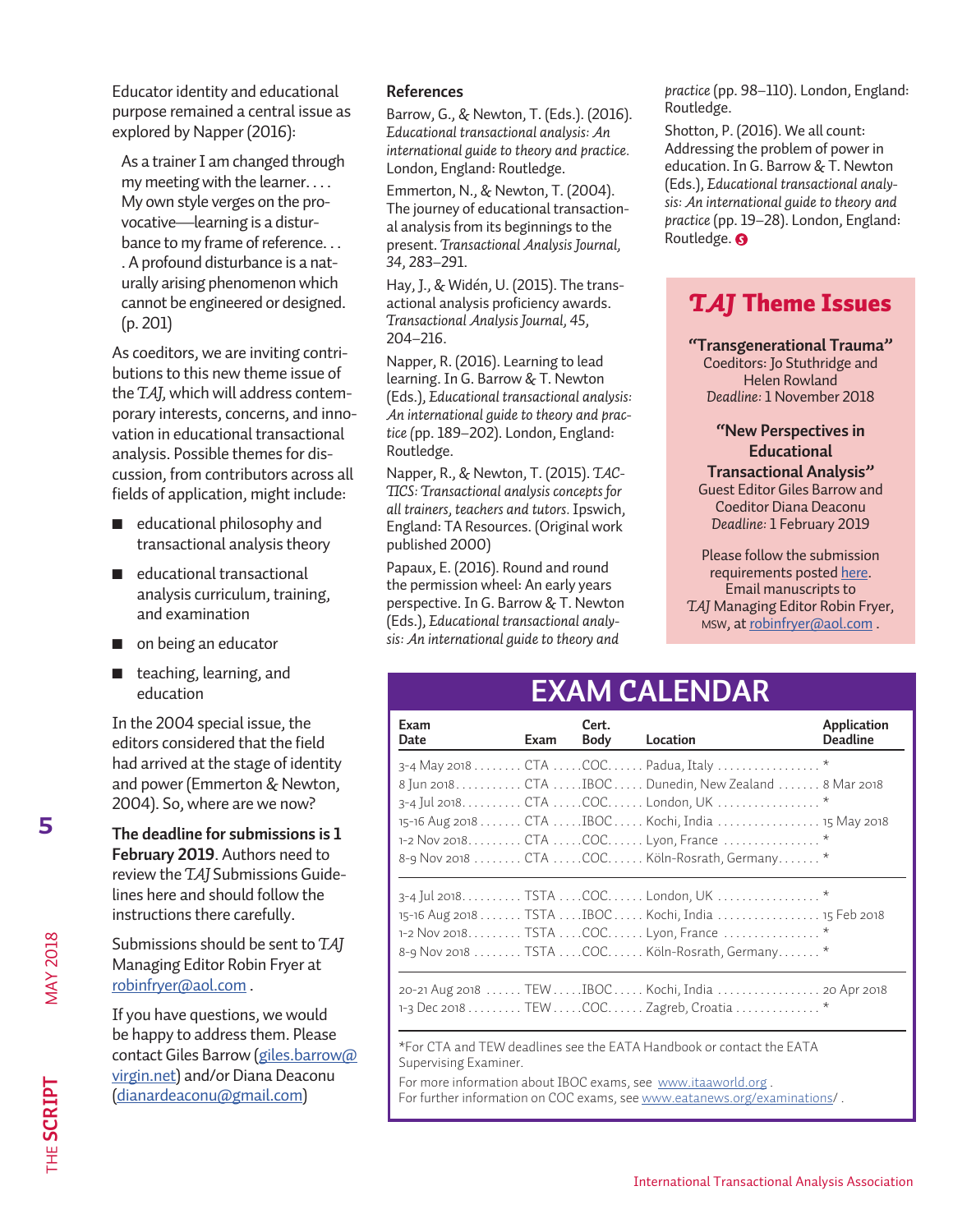

**Taylor & Francis Group** an **informa** business

# **30% discount on books**

**for members of associations and societies partnering with Taylor & Francis**

Discount applies to purchase of Routledge, CRC Press, and Taylor & Francis books

**www.crcpress.com or www.routledge.com, select the titles you'd like to purchase, and enter SOC18 into the promotional code box provided during checkout**

**Visit** 

Voucher expires: 31 December 2018 **www.tandfonline.com**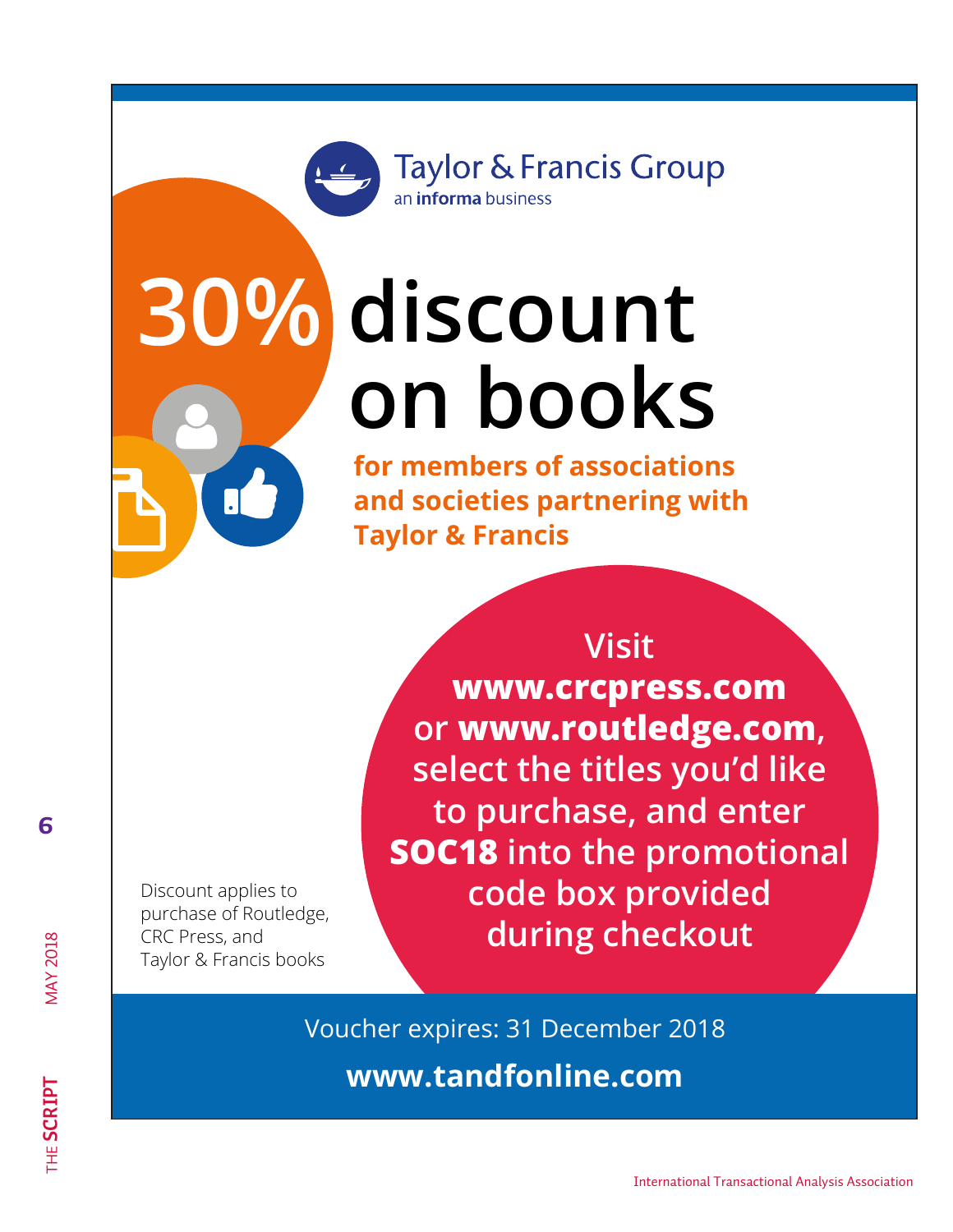# *Following My Intuition*

*by Gabriela Popescu*

am a psychologist and a TA psychotherapist in private am a psychologist and a TA<br>psychotherapist in private<br>practice under supervision living in a beautiful Romanian mountain town called Brasov. It is in the center of the country, in a region called Transylvania.

I have always been curious to find out more about myself, and studying psychological matters makes me feel alive.

Some people might describe me as introverted and shy, and to some extent I perceive myself that way too. However, there are also moments when I like to open up and talk about myself and share things. For a long time, I did not accept my introverted side and felt pressure to talk more, to be an extrovert, as if being introverted and shy were bad. I would hear comments such as "You are shy, there is something wrong with you" as an attack. Now I allow myself to withdraw and say nothing when I have nothing to say and to speak when I have something to say. I am trying to be honest with myself and the people around me as much as I can.

At the 2017 World TA Conference in Berlin, a presenter's question in one of the workshops stuck in my mind: "What is the message I want to send to the world?" I do not know if that was the actual question, but it is the shape it takes now as I write this article: What is the message I want to send to the readers of this newsletter?

The topic I was invited to address in this article is, "As a young psychologist, what

led you to want to become a transactional analyst?" I was a student with the Faculty of Psychology in Bucharest and was exploring psychotherapy methods and schools when I discovered an advertisement about a transactional analysis workshop. I went and it was an

*"Reflecting on my journey throughout the training, I understand that what was really important in my decision to study TA was to experiment with the concepts of permission, protection, and belonging."*

overwhelming experience for me. The trainer invited the participants to have lunch together the following day, which scared me because



back then that was too much for me. Two years later, I participated again in a TA workshop and loved it. At that point, intimacy did not scare me so much. In that second workshop, I felt there was something

in it for me, something about the TA approach. That is how I decided to continue participating in that training program, by following my intuition.

Now, reflecting on my journey throughout the training, I understand that what was really important in my decision to study TA was to experiment with the concepts of permission, protection, and belonging. In various TA workshops and conferences, I received permission to exist, to be the way I am. I received encouragement to express myself and permission to be close and to belong. I received validation for my way of thinking, expressed through the trainers' encouragement to ask questions whenever we had any. They assured us that questions are valuable and there are no wrong

**MAY 2018**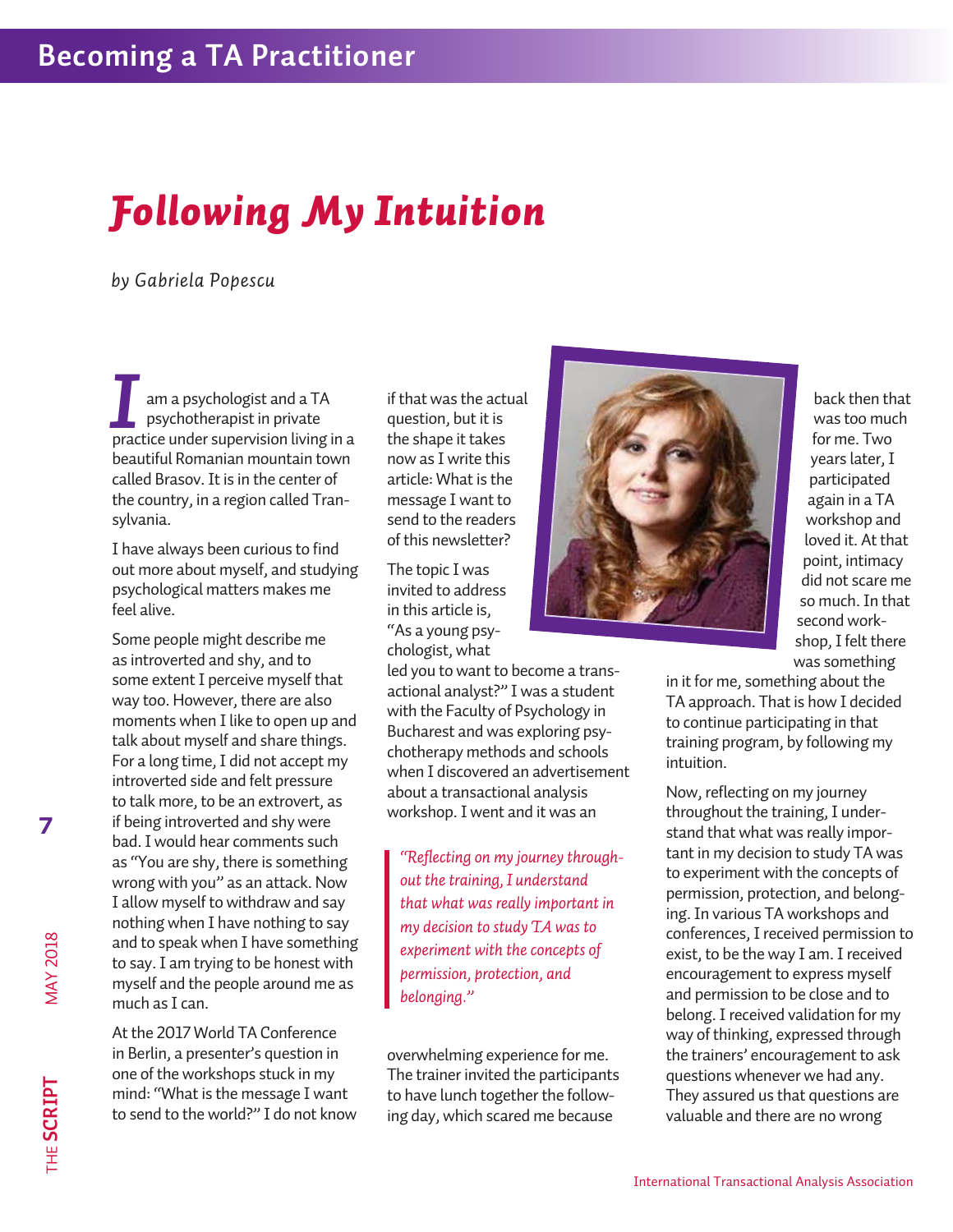*"Transactional analysis offers me the opportunity to satisfy my curiosity about human beings and their psyches and to find a way to establish deep contact between the individual and the world."*

ones. The fact that everyone's opinion was taken into account, that the framework for every workshop was set (including confidentiality and other administrative rules), that at the end of the workshops we were invited to greet each other before leaving, that we usually had lunch together in order to get to know each other better: All these played a part in my growing sense of feeling safe, contained, and like I belonged.

Transactional analysis offers me the opportunity to satisfy my curiosity about human beings and their psyches and to find a way to establish deep contact between the individual and the world. All of these experiences represent the many reasons I found a safe space where I could be myself. At the same time, TA theory suits my inner structure well and offers me the opportunity to understand human relationships on a deep level.

I have recently watched the 2005 commencement speech Steve Jobs gave at Stanford University, and I resonate with his words about his perceptions about life. As my closing here, I want to share two of his ideas that I liked and felt inspired by; they reflect the place in which I now find myself in my life on both a professional and a personal level:

*Gabriela Popescu can be reached at [psihoterapeut@gabrielapopescu.ro](mailto:psihoterapeut%40gabrielapopescu.ro?subject=) ; website: [www.gabrielapopescu.ro/psy](http://www.gabrielapopescu.ro/psychologist-brasov)[chologist-brasov](http://www.gabrielapopescu.ro/psychologist-brasov) .*

- "You've got to find what you love. And that is as true for your work as it is for your lovers. Your work is going to fill a large part of your life, and the only way to be truly satisfied is to do what you believe is great work. And the only way to do great work is to love what you do."
- $\blacksquare$  "When I am able to feel I belong, I feel safe, and when I feel safe, I can explore, manifest my curiosity, study and work, be close and love. I love what I am doing, I want to take part in this world, not just be a mere observer. This is my message to the world now: It is important to love what we do and to manifest our love to the world."

#### **Reference**

Jobs, S. (2005). Commencement address. Retrieved from https:// news.stanford.edu/2005/06/14/jobs-061505/ *S*

## **Write for** *The Script*

We invite you to become a contributor to *The Script*. We are especially interested in hearing from members who are using transactional analysis in socially responsible efforts to impact the world in a positive way. We also want to hear from practitioners who use TA in all four fields (psychotherapy, counseling, organizations, and education). Send us your articles (around 1000 words) and letters (around 400 words). Or if you have other ideas for *Script* material you think our readers would be interested in, please get in touch. Contact *Script* Managing Editor Robin Fryer at [robinfryer@aol.com](mailto:robinfryer%40aol.com?subject=) .

## **Welcome to New Members**

#### FEBRUARY 2018

Miyuki Aoki, Japan Coleman Cosgrove, USA Rob Costigan, UK Paul Dewhurst, UK Orsolya Frank, Hungary Mirjana Frankovic, Slovenia Rosanna Giacometto, Italy Kim Heekyung, Korea Noriko Imanishi, Japan Uma Iyer, India Tina Kastelic, Slovenia Sonal Kothari, India Sunitha Krishnamurthi, India Jackie Lovell, UK Laura Meffan, UK Karen Nolan, UK Seema Pradhan, India Amanda Reddington, UK Ritu Shukla, India Gillian Smale, South Africa Sally Smith, UK Chika Sumiyoshi, Japan Sarah Tribe, UK Gunjan Zutshi, India

#### **MARCH 2018**

Charlotte Foulkes, UK Jane Hughes, UK Lucia Ionas, Romania Jasmine Johnson, UK DongJin Jung, Korea Maja Koren Kocjancic, Slovenia Sonia Pedreira, Brazil Jeannette Phillips, UK Pamela Potter, UK Mirjana Radovanovic, Slovenia Ellaine Sweeting, UK Martin Wells, UK

#### *Membership Dues Payment Options*

The options for paying your ITAA membership dues now include Pay Pal and wire transfer. Please contact Ken Fogleman at [ken@itaa-net.org](mailto:ken%40itaa-net.org?subject=) for details.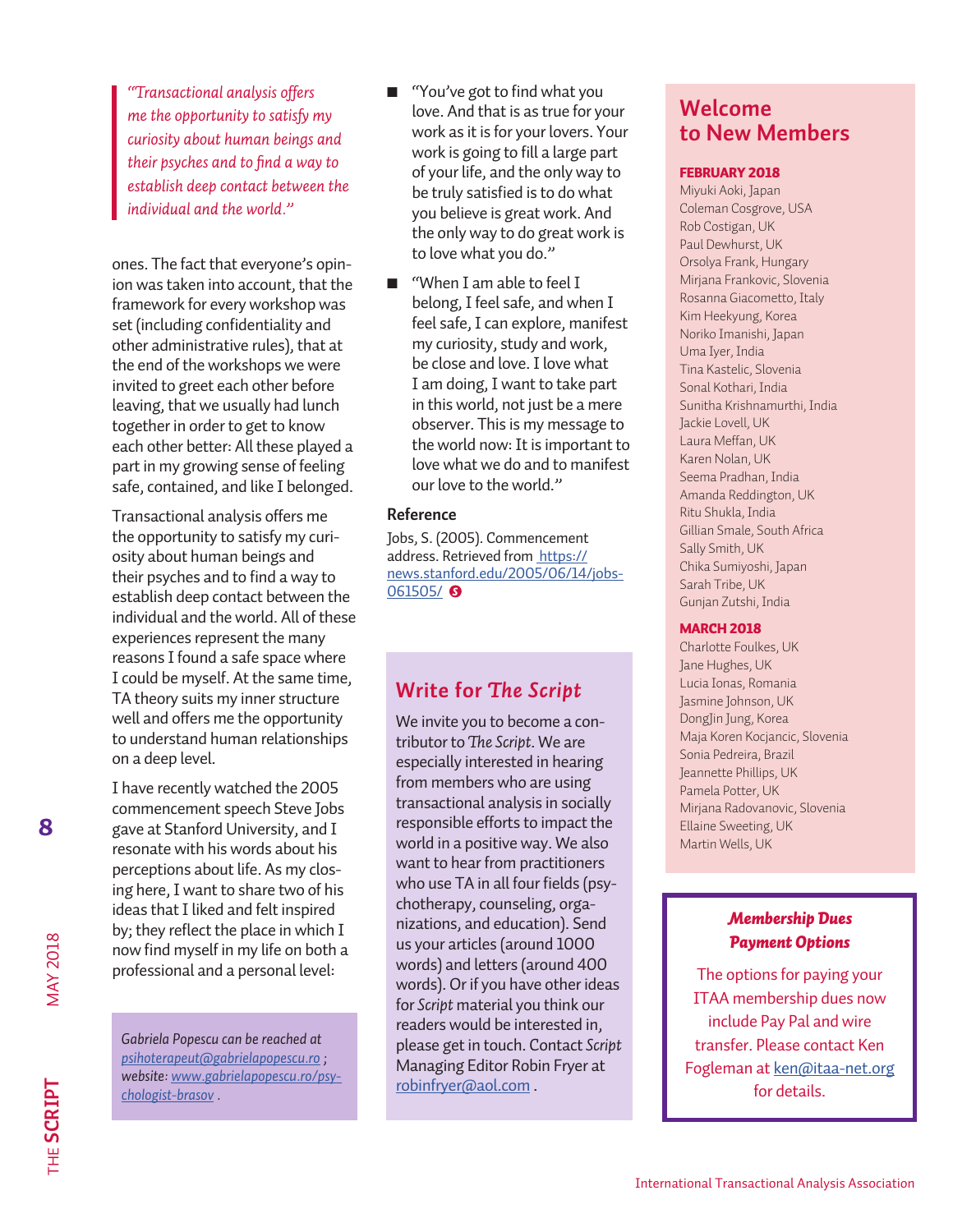

## **International Transactional Analysis Conference 2018**

Abad Plaza, Kochi, India August 17-19

Conference Inauguration **16 August, 2018** (Evening)

**EARLY BIRD REGISTRATION CLOSES ON** 18 May, 2018

www.saata.org/conference2018/

## **What Is Transactional Analysis?**

Transactional analysis is a social psychology developed by Eric Berne, MD (d.1970). Berne's theory consists of certain key concepts that practitioners use to help clients, students, and systems analyze and change patterns of interaction that interfere with achieving life aspirations.

## Who can attend:

Managers, executives, parents, teachers, students, counselors, psychotherapists, physicians, psychiatrists, consultants, trainers, coaches, healers, and anyone who's interested in self-growth and change and in helping others grow and change.





**MAY 2018** 

**9**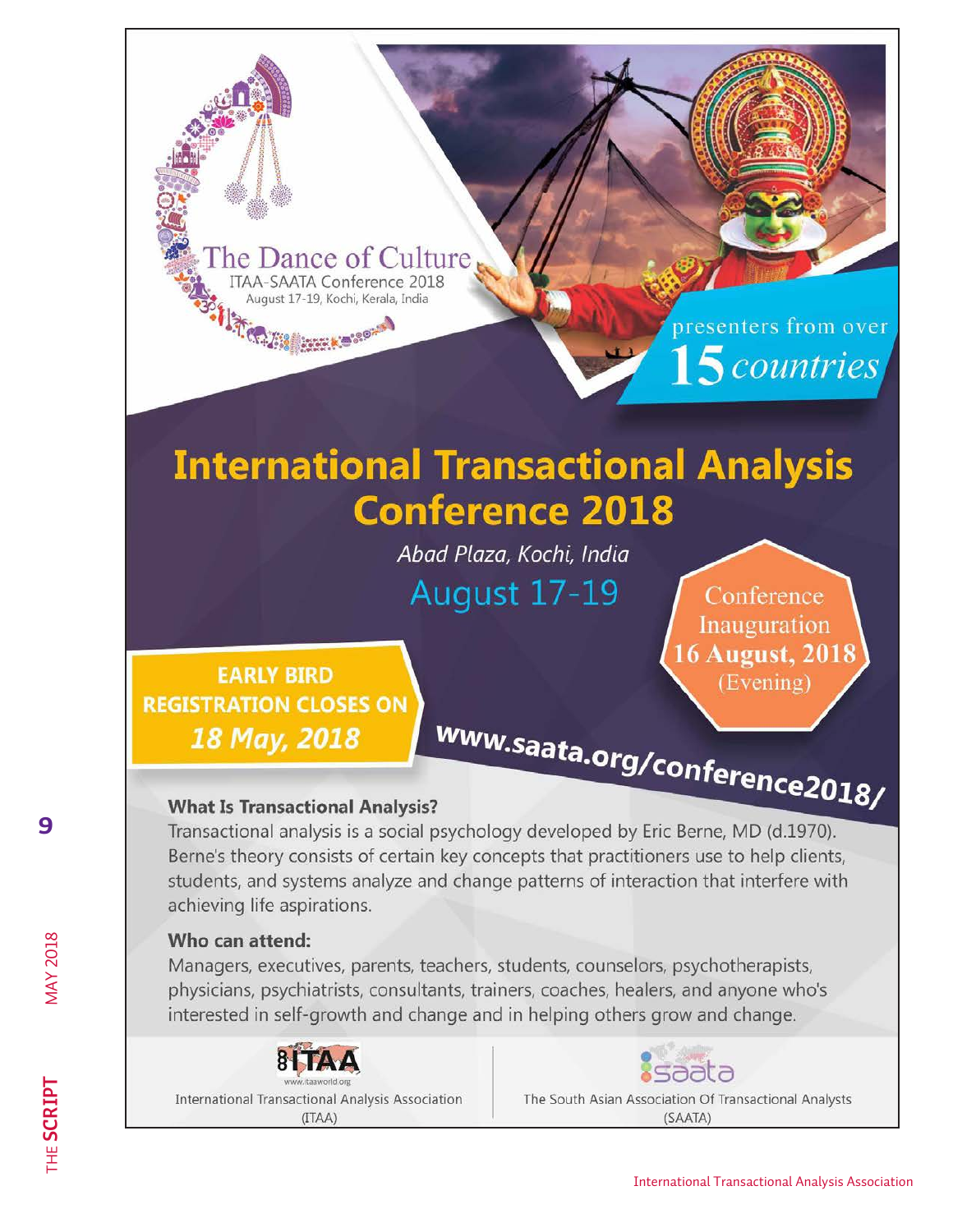## **Keeping in Touch**

#### *SOCRAT's 7th Colloquium:*

"Recognition and Mentalization." In November 2010, a number of French-language TA advanced practitioners in three fields came together to create a new association for theory and research in TA. Every year, they organize a colloquium around a theme



*Laurie Hawkes (left) and Brigitte Evrard take questions at SOCRAT's 7th Colloquium*

with one or two speakers. The name they chose for their group, SOCRAT, is almost the Greek philosopher's name "Socrates" (in French, Socrate with an "e") and stands for Société de Recherche en Analyse Transactionnelle [Society for Research in TA]. To quote the president's description, "SOCRAT is neither a school of research, nor a school for training, nor a school of thought. Rather, it is a place where researchers and all people trained for or interested in research can meet and compare their thinking and writing in TA or all of the human and social sciences. It is also a place meant for stimulating writing." The tradition at SOCRAT is to hold a meeting on the first Sunday of February. This year, the two guest speakers were Brigitte Evrard, who spoke about recognition and attachment, and Laurie Hawkes, who talked about the development of mentalization. For more information, visit [www.](http://www.atsocrat.org/ ) [atsocrat.org/ .](http://www.atsocrat.org/ )

*I. A. Mohanraj*, CTA (O), has been honored with the first South Asian Association of Transactional Analysts (SAATA) Service Award in recognition of his continued com-

mitment in serving their community in various capacities since before and from the inception of SAATA. Mohan is a



founder trustee of SAATA and served as its treasurer from 2007 to 2013 and later as secretary for a year. In both positions, he contributed significantly to the establishment, advancement, and growth of SAATA as an organization promoting transactional analysis in the region. He demonstrated high standards of integrity and discipline in the way he managed these two important positions from an OK-OK position

with a spirit of generosity and, when needed, firmness from the commitment to its founding principles, policies, and procedures. Mohan also played a key role in all three international conferences in India and served on the ITAA Board of Trustees. The award will be presented at the ITAA-SAATA conference in Kochi this coming August. Congratulations can be sent to Mohan at [mohanrajia68@gmail.com](mailto:mohanrajia68%40gmail.com?subject=).

The *TA Study Circle Madras* recently celebrated its Ruby Jubilee on 13 January 2018. For the past 40 years it has been hosting monthly sessions on transactional analysis where experts and amateur learners share their learnings and experiences.

## **Book Reviews and Reviewers Wanted**

The *Transactional Analysis Journal* is looking for book review submissions. Books published within the past 3 years are preferred, and reviews are limited to 1,000 words. We are looking for reviews that offer readers a solid critique that reflects substantially on the book rather than one that is primarily an endorsement. For more details or to discuss a possible book review, please contact *TAJ* Book Review Editor Ed Novak at [edtnovak@](mailto:edtnovak%40gmail.com?subject=) [gmail.com](mailto:edtnovak%40gmail.com?subject=) .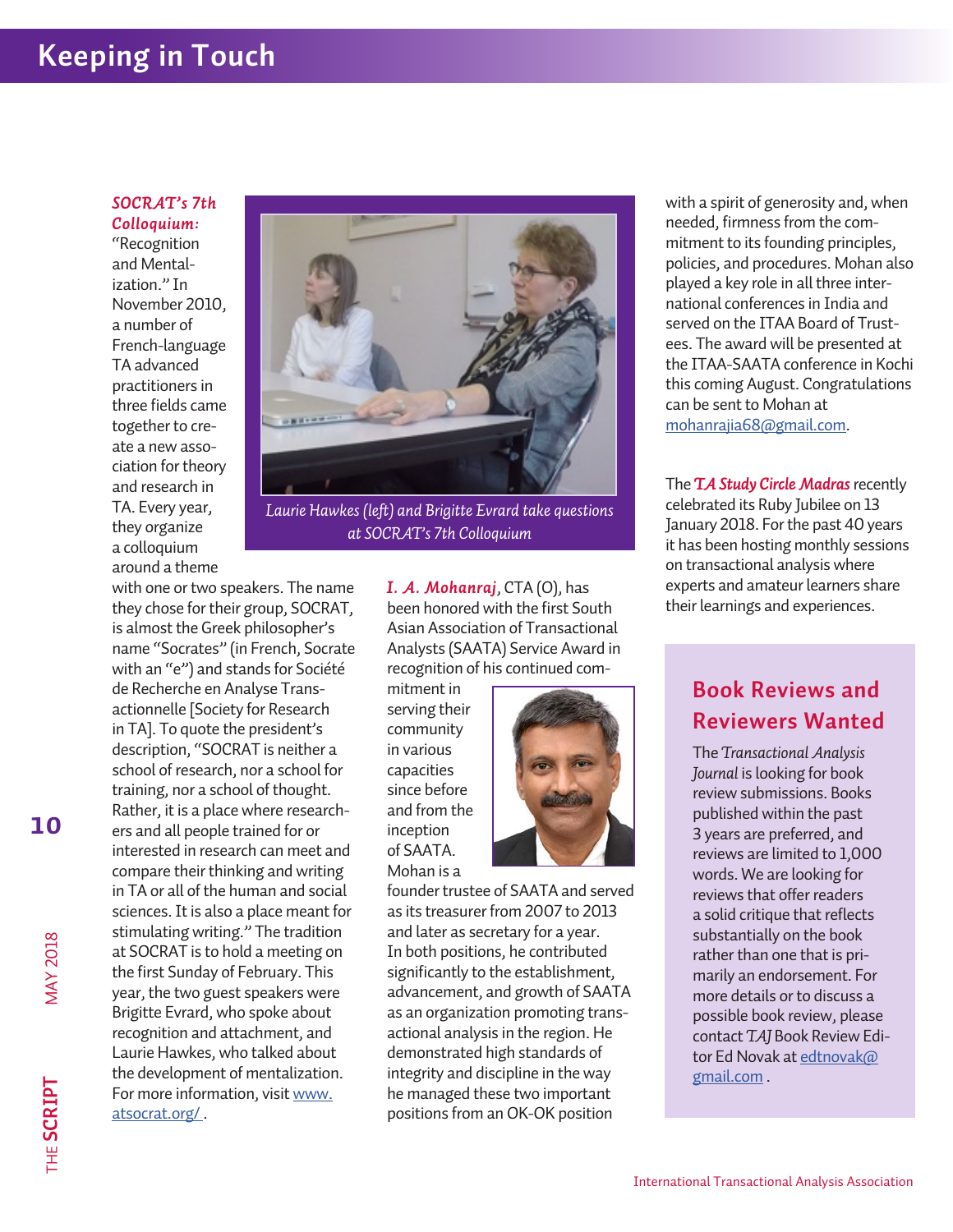

*In February 2018, 35 Singapore-based individuals completed their USATAA Level 1 training [which is not related to IBOC-related qualifications/certification]. All have a minimum of a master's degree in counseling, which gives them a solid foundation to appreciate the richness and applicability of TA. The event facilitator was Dr. Jessica Leong, TSTA (ITAA) and TAPI (USATAA) (sixth from left, front row).*



*Tony White (second row, seated in center) with the participants at his workshop on bodyscripting in Kiev, Ukraine, in October 2017.*

*Tony White* traveled to Russia and Ukraine in October 2017 to run a series of workshops, including redecision therapy groups, redecision relational therapy groups, and workshops on bodyscripts. The workshops were conducted to coincide with the publication of the Russian translation of his book *Working With Suicidal Individuals*. The organizer of the Ukraine workshop and the publisher of the book is Isaieva Nataliia. The organizer in Saint Petersburg, Russia was MIR TA and Gradova Julia Knjaziuk Svetlana.

## *Advertise in* The Script*!*

Reach transactional analysts around the globe by advertising your workshops, books, conferences, and other events in *The Script*. Rates are reasonable: twelfth page: \$50; sixth page: \$100; third page: \$200; half page: \$300; full page: \$400. Deadlines—15th of the month prior to the month of publication (e.g., 15 April for the May issue). We are happy to work with you to design and produce your ad, so contact us by emailing managing editor Robin Fryer at [robinfryer@aol.com](mailto:robinfryer%40aol.com?subject=) .